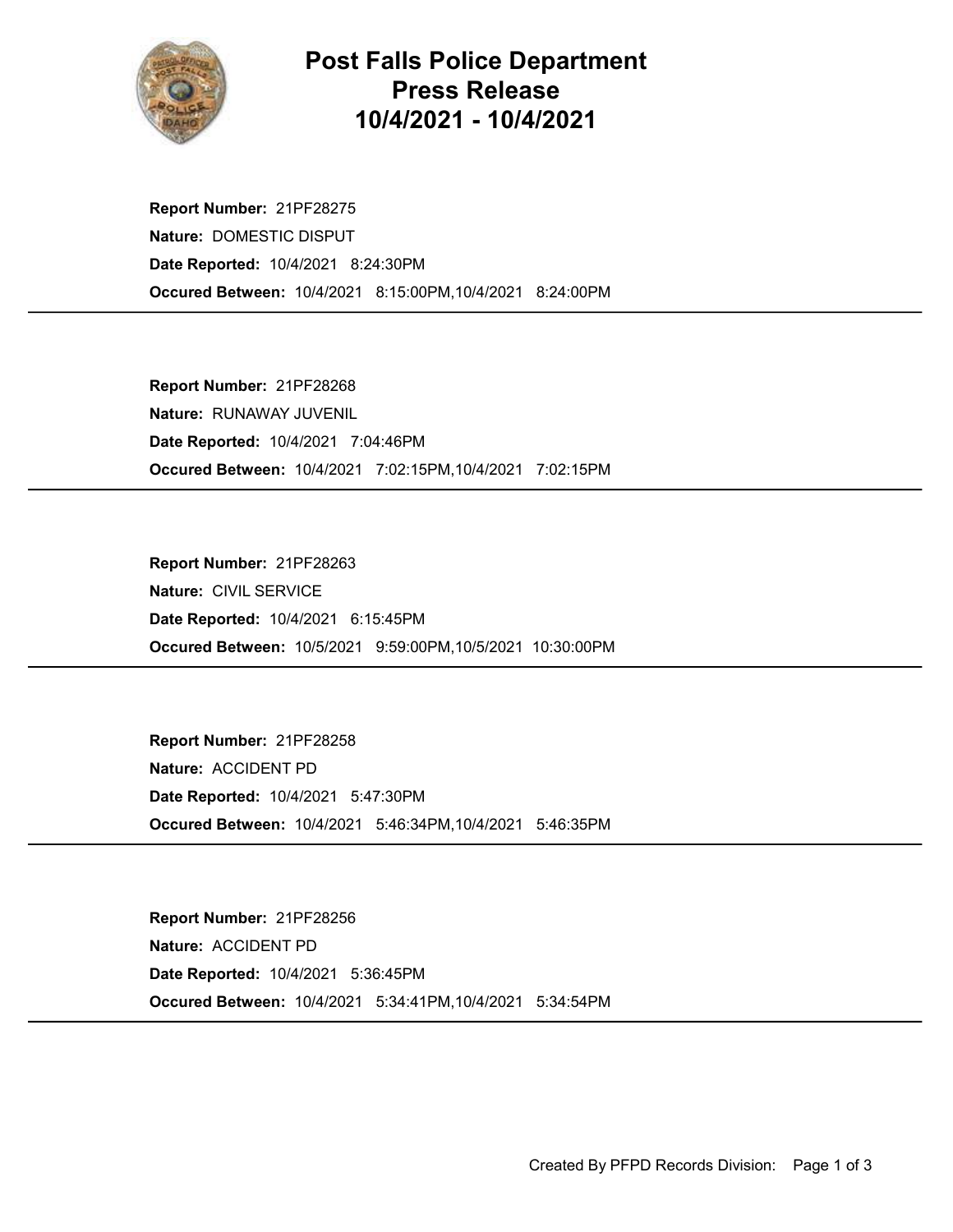Occured Between: 10/4/2021 5:14:18PM,10/4/2021 5:14:18PM Report Number: 21PF28252 Nature: RUNAWAY JUVENIL Date Reported: 10/4/2021 5:15:17PM

Occured Between: 10/4/2021 4:37:18PM,10/4/2021 4:37:18PM Report Number: 21PF28247 Nature: ABANDONED VEHIC Date Reported: 10/4/2021 4:39:28PM

Occured Between: 10/4/2021 1:51:45PM,10/4/2021 1:51:45PM Report Number: 21PF28219 Nature: TOBACCO PROBLEM Date Reported: 10/4/2021 1:54:18PM

Occured Between: 10/4/2021 1:33:48PM,10/4/2021 1:33:48PM Report Number: 21PF28217 Nature: DWP Date Reported: 10/4/2021 1:34:24PM

Occured Between: 10/4/2021 9:24:15AM,10/4/2021 9:24:15AM Report Number: 21PF28184 Nature: CITIZEN DISPUTE Date Reported: 10/4/2021 9:25:45AM

Occured Between: 10/1/2021 5:00:00PM,10/4/2021 7:45:00AM Report Number: 21PF28172 Nature: MAL INJURY Date Reported: 10/4/2021 8:28:38AM